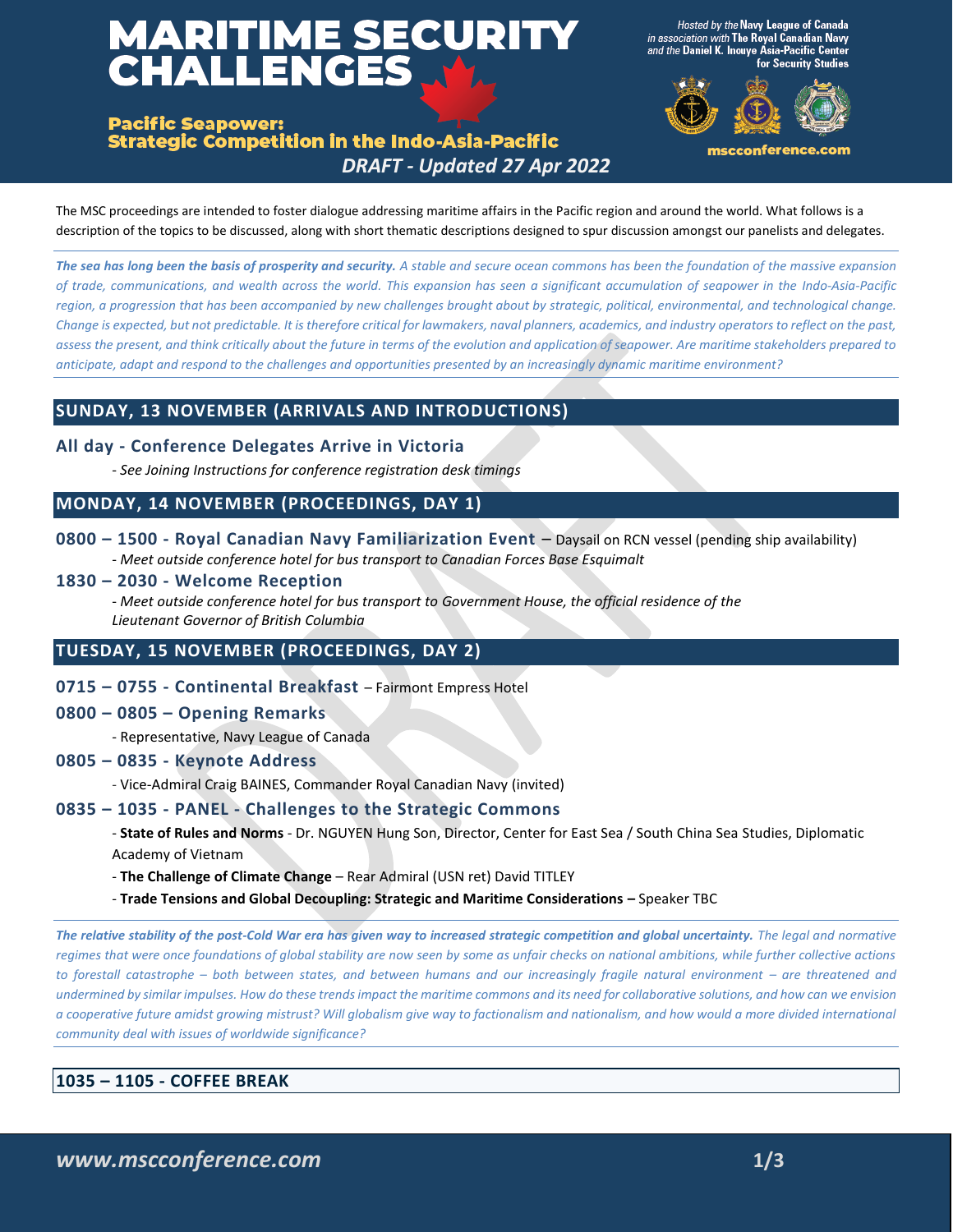

c Seapower:<br>gic Competition in the Indo-Asia-Pacific

# **TUESDAY, 15 NOVEMBER (PROCEEDINGS, DAY 2)** *CONTINUED*

## **1105 – 1235 - PANEL - Great Power Competition and the Spaces Between**

- **Prospects and Implications of Sino-Russian Cooperation** - Dr. Michael PETERSEN, US Naval War College

- **Future Paths in US Indo-Asia-Pacific Diplomacy -** Major-General (US Army ret) Suzanne VARES-LUM, US Indo-Pacific Command (TBC)

- **The Role of Middle Powers -** Commodore Peter LEAVY, Commandant, Australian Defence Force Academy

*Perceptions of power dominate international politics, and the 21st century has featured intense scrutiny of these global balances. The United States – as the lone superpower for much of the modern era – is faced with intensifying challenges to its strategic, economic, and political dominance. Growing cooperation between nations opposed to Washington's global leadership could accelerate these trends, while the United States itself wrestles with how to adapt to its changing role in the world. Can Beijing and Moscow work together to offer a counterweight to US influence? Meanwhile, how can the "middle powers" navigate the emerging multipolar order while pursuing and securing their own interests?*

## **1245 – 1405 -** *Lunch at the Union Club of British Columbia*

# **Luncheon Address: State of Affairs in the South China Sea**

**- Mr. Greg POLING, Director, Asia Maritime Transparency Initiative,** 

**Center for Strategic and International Studies (TBC)**

## **1415 – 1615 – PANEL – New Old Theatres: Renewed Strategic Focus on the Pacific Islands**

**- The Pacific Islands in National Maritime Strategies -** Rear Admiral David PROCTOR, Chief of Navy, Royal New Zealand Navy (TBC)

**- The Pursuit of Political Influence -** Dr. Tarcisius KABUTAULAKA, Associate Professor, University of Hawaii Manoa (TBC)

**- A Regional perspective on Geopolitics in the Pacific Islands -** Ms. Darshana BARUAH, Associate Fellow,

Carnegie Endowment for International Peace

**Great Power competition is re-emerging in the Pacific Islands.** Once the scene of the largest naval conflict in human history, competing nations are *placing renewed emphasis on the political, geographic, and natural resource advantages of the vast Pacific archipelagos. This growing strategic interest is also prompting the re-evaluation of operations for regional maritime forces, including in terms of patrol, logistics, and amphibious capabilities. What is driving this interest, and how might these islands and nations feature in future maritime considerations? How do islanders view these developments, and how can they ensure that their sovereignty is protected?*

# **1540 – 1610 - COFFEE BREAK**

 $\mathbf{I}$ п

> **1800 – 2100 -** *Conference Banquet* **Dinner** *at the Union Club of British Columbia* **Banquet Address**

**- Admiral Sir Ben KEY, First Sea Lord and Chief of the Naval Staff, United Kingdom (TBC)**

# **WEDNESDAY, 16 NOVEMBER (PROCEEDINGS, DAY 3)**

**0715 – 0755 - Continental Breakfast** – Fairmont Empress Hotel

## **0800 – 0900 - PRESENTATION – Geopolitics, Security, and the Shipping Industry**

- Dr. Sal MERCOGLIANO, Associate Professor of History, Campbell University